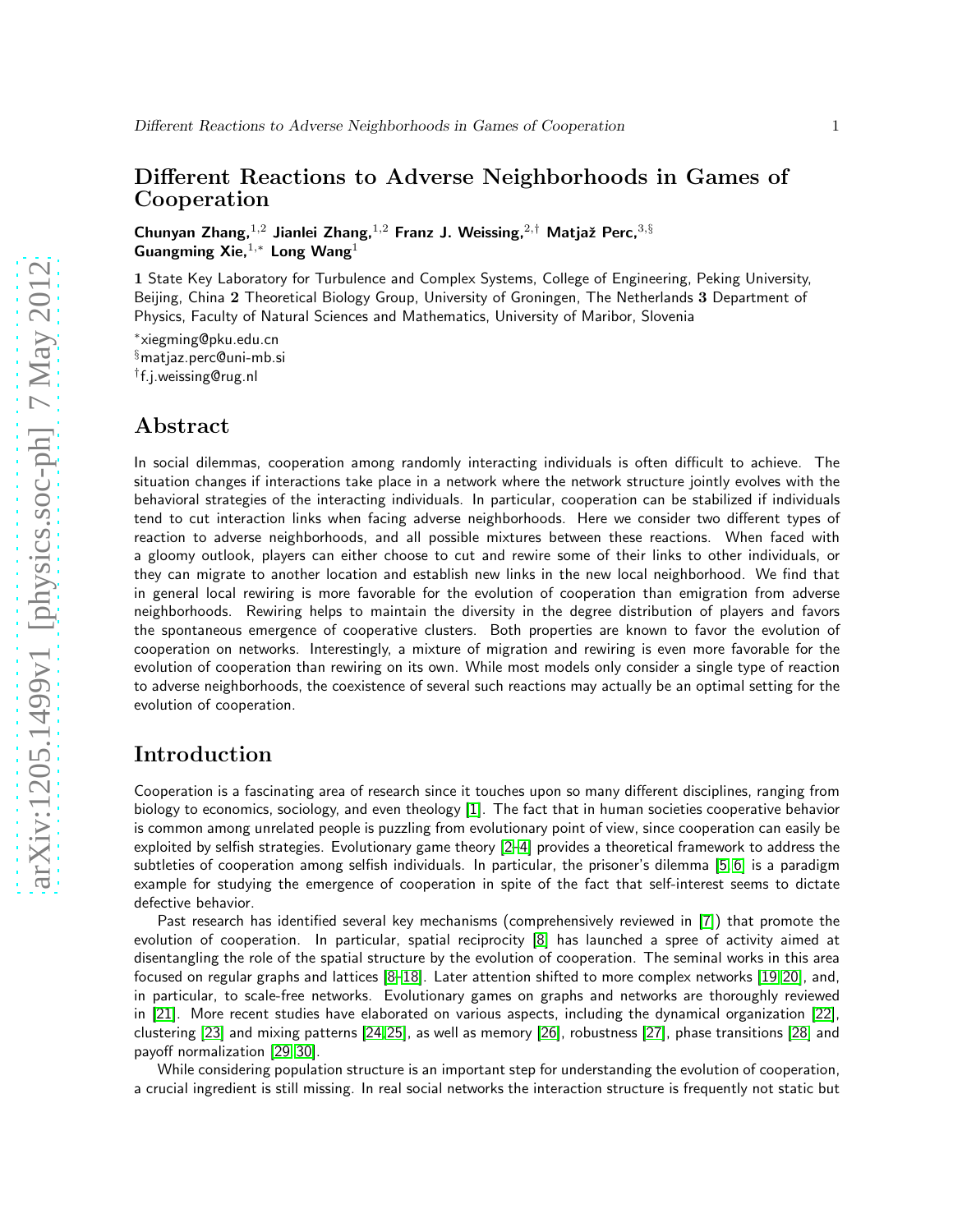evolving in concern with the behavior of the interacting agents. As reviewed in [\[31\]](#page-5-13) a vibrant new research area is emerging that studies the joint evolution of interaction structure and behavior. Many models have focused on the way players make (or break) links in reaction to the degree of cooperation they experienced from their interaction partners [\[32](#page-5-14)[–46\]](#page-6-0). Other models have considered the possibility to leave uncooperative neighborhoods [\[47–](#page-6-1)[54\]](#page-6-2). It is plausible that both mechanisms can promote the evolution of cooperation, but it is not obvious which of the two mechanisms is more efficient. Moreover, it is not self-evident that all individuals use the same rules for changing their interaction network in response to adverse conditions. In fact, everyday experience tells us that different people may react quite differently when they find themselves in a bad neighborhood: while some tend to migrate to another location, others tend to stay put and instead search for new friends (or get rid of old friends) in order to improve the situation.

Motivated by such considerations, we study the joint evolution of cooperation and interaction structure in the prisoner's dilemma game and in the snowdrift game. The players are of two types that differ in the way they react to an adverse neighborhood. A fixed fraction  $m$  of the players consists of 'migrants', who in proportion to the number of defectors in their neighborhood tend to migrate to another (unoccupied) position in the network. The complementary fraction  $1-m$  of the players consists of 'rewirers', who have the tendency to break their links with defectors and subsequently to reattach the free links to other players. By changing the parameter m, our model allows to transverse smoothly from an adaptive linking model ( $m = 0$ ) to a migratory model  $(m = 1)$ . In between these two extremes, we have a situation where different players react differently when finding themselves in an adverse neighborhood.

# Results

Our analysis is based on the prisoner's dilemma game and the snowdrift game, two paradigm models for the evolution of cooperation. We label the payoff parameters in line with the conventions for the prisoner's dilemma [\[5\]](#page-4-3): a cooperating player receives the "reward" R in case of mutual cooperation and the "sucker's payoff"  $S$  in case of being defected; a defecting player receives the "temptation to defect"  $T$  when the other player cooperates and the "punishment"  $P$  in case of mutual defection. By definition, a prisoner's dilemma game satisfies the payoff relationships  $T > R > P > S$ . When played as a one-shot game in a well-mixed population, defect is the only evolutionarily stable strategy; despite of the fact that the payoff  $P$  to both players can be considerably smaller than the payoff  $R$  for mutual cooperation. The snowdrift game is characterized by  $T > R$  and  $S > P$ . When played as a one-shot game in a well-mixed population, none of the two pure strategies is evolutionarily stable and a mixed strategy is expected to result [\[16\]](#page-4-7). Without loss of generality, we normalize R and S to  $R = 1$  and  $S = 0$ . In all our graphs, T is systematically varied from 1 to 2. Hence, the game considered is a prisoner's dilemma game if  $P > 0$  and a snowdrift game if  $P < 0$ .

Fig. [1](#page-7-0) shows how for four values of the payoff parameter  $P$  the level of cooperation evolves in relation to the temptation  $T$  to defect and the relative frequency  $m$  of players reacting to adverse conditions by migration. By and large, the outcome is very similar in all four cases. Cooperation is more difficult to achieve for larger values of  $T$ , but in general the outcome is dominated by the parameter  $m$ . If migration is the only reaction to adverse conditions ( $m = 1$ ; right-hand border of each panel), cooperation goes extinct not only in the prisoner's dilemma games (upper panels in Fig. [1\)](#page-7-0) but also in the snowdrift games (bottom panels in Fig. [1\)](#page-7-0). In contrast, cooperation can reach high levels or even go to fixation if all players react to adverse conditions by rewiring  $(m = 0)$ ; left-hand border of each panel). Interestingly, a combination of migration and rewiring is most favorable for the evolution of cooperation. For a broad range of m-values  $(0.1 < m < 0.6)$ , cooperation tends to fixation, even in case of a relatively large temptation  $T$  to defect. Apparently, cooperation is favored if a certain fraction of the players choose for a complete reset of their interactions when surrounded by defectors, while too high levels of migration mix up the population to such an extent that local structures providing a foothold for cooperation cannot develop.

To further analyze the mechanisms enhancing or impeding cooperation, we performed extensive numerical simulations for the case  $P = 0$ . This is a border case that is sometimes called a "weak" prisoner's dilemma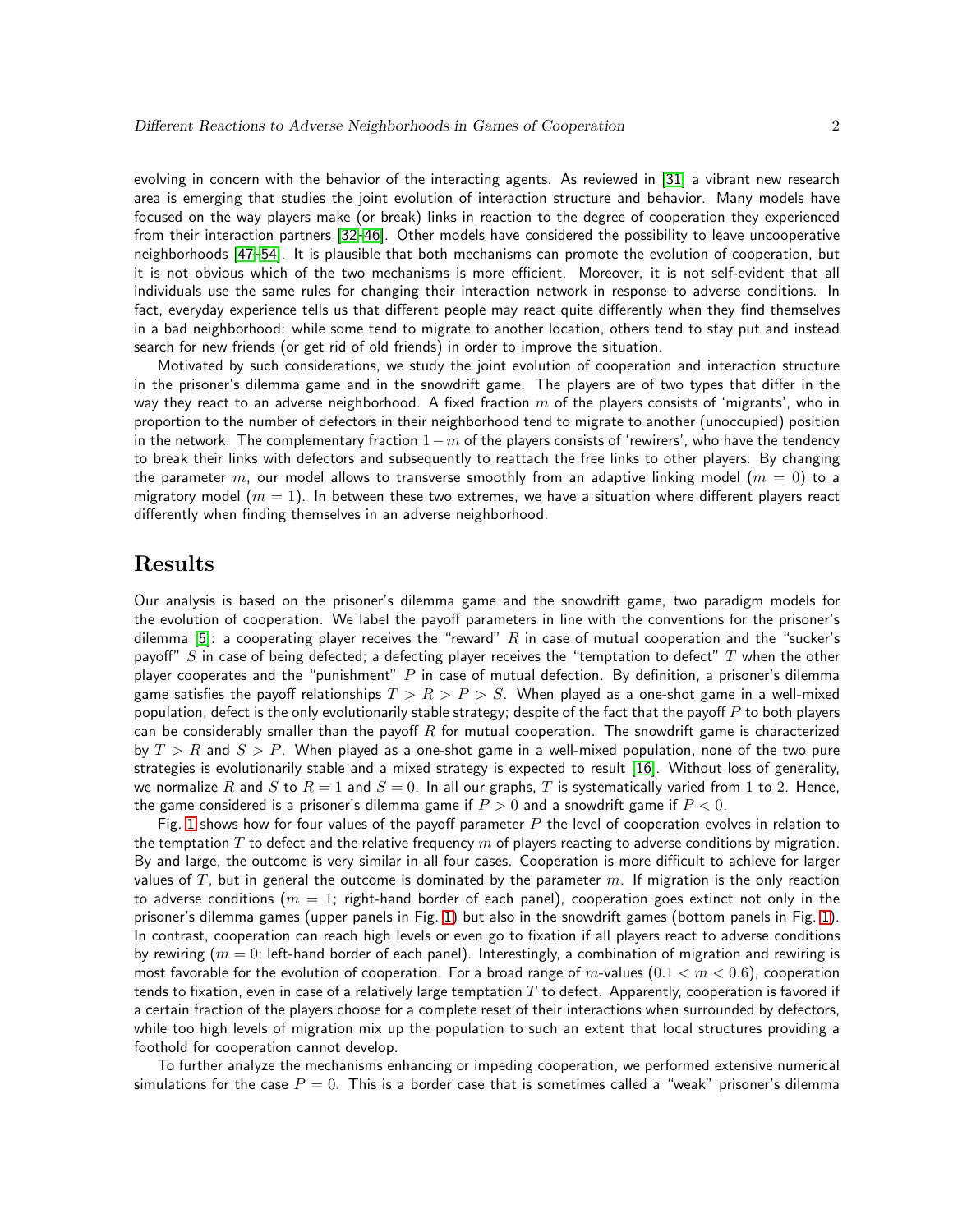game [\[6\]](#page-4-4). In general, the weak form of the prisoner's dilemma game can have other properties than the strong form [\[55\]](#page-6-3), but Fig. [1](#page-7-0) clearly demonstrates that this is not the case in our model.

Fig. [2](#page-8-0) shows how the evolution of cooperation is affected by population density. At low densities ( $\rho = 0.4$ ; upper panels), cooperation does not get off the ground and at best stays at the initial level. If the majority of the population reacts to adverse conditions by migration, cooperation goes extinct. Similar results were obtained when the value of  $\rho$  was smaller than about 0.5. If the population density is too small, players only have few interaction partners, making it difficult for cooperators to form local clusters enforcing their success.

Up to now, we have focused on the behavior of the system as a whole. We will now zoom in a bit and study the different types of player in more detail. The middle and right panels of Fig. [2](#page-8-0) demonstrate that in the stationary state the strategy choice (cooperate versus defect) of a player becomes associated with the player's reaction to adverse conditions. In fact, players adopting rewiring (Fig.  $2(b)(e)$ ) show a markedly higher tendency to cooperate than players adopting migration (Fig.  $2(c)(f)$ ). The difference in cooperation tendency between both types of player is smallest at low population densities (here  $\rho = 0.4$ ), where for neither type of player the relative frequency of cooperation exceeds 0.5. One reason for this may be that the migration of players provides an opportunity for defectors to invade and destroy the sparse cooperative clusters in the scattered population, essentially creating a situation comparable to well-mixed conditions. In the low-density scenario, cooperation is only sustained (at intermediate level) when the exploitation from defectors is not too strong. At high densities, the situation is markedly different. Even for relatively large values of  $m$ , there is a boost of cooperation even for large values of  $T$ . Still, players adopting migration do worse than those adopting rewiring.

Fig. [3](#page-9-0) shows how the reaction of a player to adverse conditions affects the player's degree of connectedness in the evolved stationary population. It is obvious that the topology of a player's neighborhood is at least partly shaped by the player's behavioral choices. It has been shown that the adaptive interplay between the players' strategies and the underlying network can lead to the emergence of heterogeneity from an initially homogeneous connectivity structure [\[8\]](#page-4-6). As before, the difference in connectivity between players adopting migration and players adopting rewiring is quite small at low population density (upper panels in Fig. [3\)](#page-9-0). This difference becomes much more pronounced at high density. For players adopting rewiring (left panels in Fig. [3\)](#page-9-0), the average degree first increases with m (to reach highest levels for  $m = 0.6$ ), subsequently decreasing with a further increase of  $m$ . In contrast, the average degree of players adopting migration only marginally depends on m, staying close to the initial value of  $4\rho$ . For most parameter combinations, players adopting rewiring have a higher degree than players adopting migration. Presumably, rewiring leads to an accumulation of links between cooperators and thereby the formation of tightly connected cooperative clusters.

This interpretation is corroborated by Fig. [4,](#page-10-0) which shows the difference in connectedness between cooperating and defecting individuals. The regions in parameter space where a high level of cooperation evolved (Fig. [2\(](#page-8-0)d)) corresponds to those regions where cooperators are tightly connected (i.e. where cooperators have a high degree). As before, connectedness is low in the low-density situation (where cooperation did not get off the ground) and much higher (at least for cooperators) in the high-density situation. For low and intermediate values of  $m$ , the connectedness of cooperators is markedly higher than the connectedness of defectors. The opposite is the case a high values of  $m$ .

Finally, we consider the differences in the degree of cooperation experienced by cooperators and defectors, respectively (Fig. [5\)](#page-11-0). Irrespective of population density and other parameters, defectors always ended up in adverse neighborhoods. In contrast, cooperators tended to interact only with other cooperators - at least as long as the fraction of players adopting rewiring was not too small (i.e. for  $m < 0.6$ ). For large values of m, cooperative clusters did not emerge, corresponding to the collapse of cooperation under these conditions.

Overall, our results confirm the importance of the formation of cooperative clusters. If population densities are not too low and if sufficiently many individuals adopt rewiring, cooperative clusters can emerge even under unfavorable conditions (e.g. a large value of  $T$ ). Once clusters of cooperators have formed, selection against defective partners can effectively shield clusters of cooperators from the invasion of defectors. This is so because cooperators within the cluster attract interactions with cooperators at the cluster boundary. In this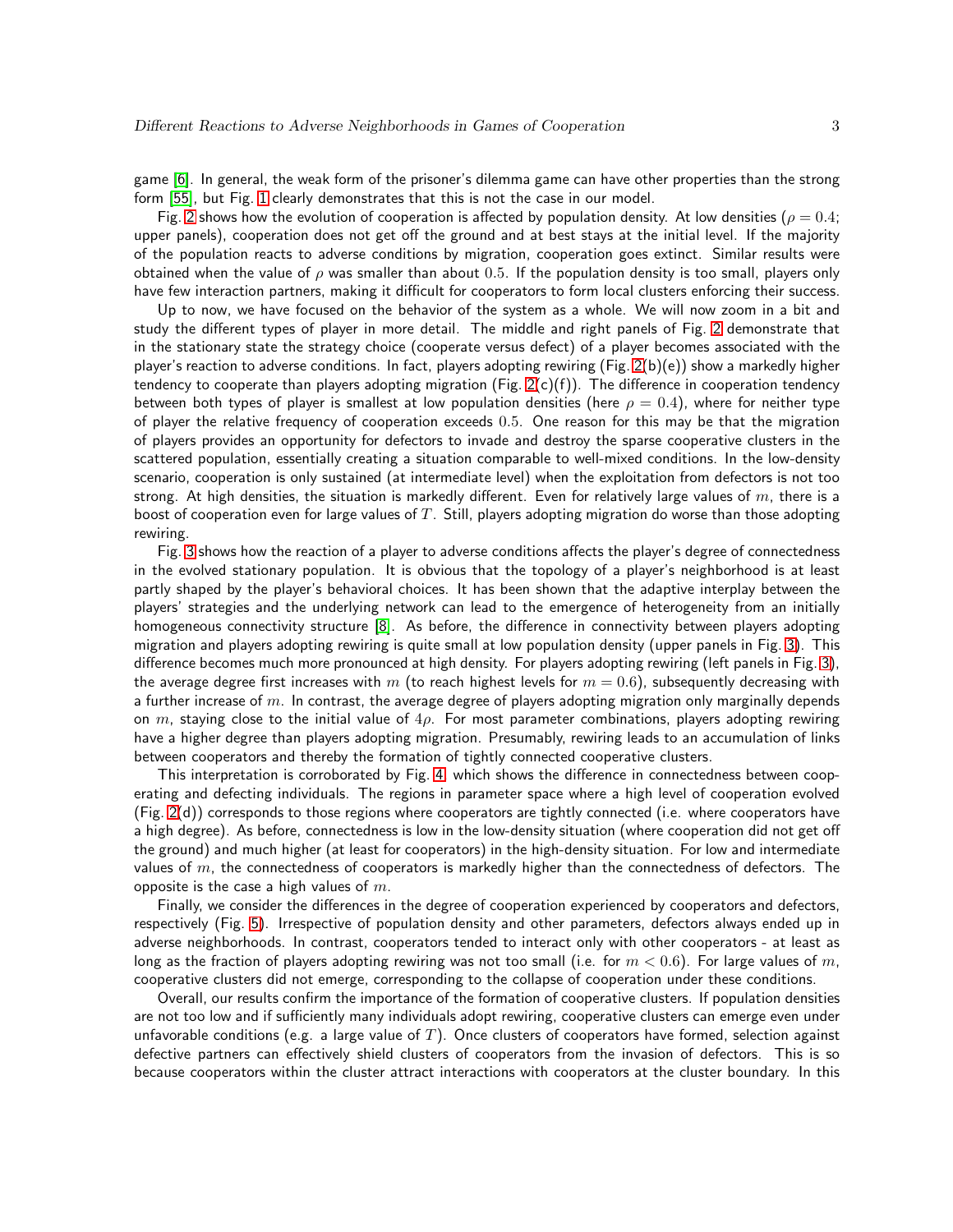way the payoffs of cooperators both inside the cluster and at its fringe are enhanced and interactions with defectors are avoided. Defectors surrounding clusters of cooperators have limited opportunities for exploitation, allowing clusters of cooperators to expand. Thus, clusters uphold cooperative behavior even if the temptation to defect is large. Conversely, defectors are unable to claim lasting benefits from occupying the clusters, simply because they become very weak as soon as all the neighbors of the defecting cluster become defectors themselves.

# Discussion

In line with other studies, we have shown that in a network environment cooperation in social dilemmas does readily evolve if players have the opportunity to change their local interaction structure when surrounded by non-cooperative neighbors. Among the two reactions to adverse conditions considered, rewiring was clearly more favorable for the evolution of cooperation than migration. This was even the case in a model where the costs of rewiring and emigration were the same (zero), while migration will often be more costly in natural settings. Interestingly, the highest degree of cooperation evolved when the player population was polymorphic in the sense that both types of reaction to adverse neighborhoods (rewiring and migration) were present in non-negligible frequencies. We interpret this finding by the interplay of two factors: while migration induces a certain mixing of the population due to increased interaction ranges of the migrating players, rewiring may lead to strongly heterogeneous interactions networks, which are tightly associated with flushing cooperative states [\[38\]](#page-6-4).

In our model, the reaction to adverse conditions was assumed as a fixed property of each player. Hence, this reaction did not evolve. Our results suggest that the joint evolution of the strategies in the cooperation game and the reaction to adverse condition would lead to a polymorphism in the reaction to adverse neighborhoods. It remains to be seen whether this is indeed the case.

# Methods

All simulations were run on a lattice of 3000 nodes with periodic boundary. In each simulation, a fraction  $\rho$  of the lattice nodes was occupied by  $N = 3000\rho$  players, who initially were distributed randomly over the lattice. Initially, each player was connected with all players on adjacent lattice nodes. Accordingly, the initial degree of each player ranged from 0 to 4, with an average of  $4\rho$ .

Throughout a simulation, each player had the fixed status of either adopting migration or rewiring when confronted with adverse conditions. This status was assigned to players at random at the start of a simulation, with  $m$  being the fraction of migrants. In addition, players could at each time be classified as either cooperators or defectors in the cooperation game, but the strategy of each player could change during a simulation due to payoff-based learning. Initially, the strategies  $C$  and  $D$  were randomly assigned to the players with equal probability.

To simulate evolution, we employed event-based asynchronous updating where interactions, rewiring and migration all occurred on the same time scale. Whenever an "event" occurred, a focal player  $i$  was chosen at random. This player had pairwise interactions with all "neighbors" (that is, all players connected with  $i$ ), yielding a sum  $P_i$  of all payoffs. For a randomly selected neighbor j of i, the payoff  $P_j$  was determined in a similar way. Based on the payoff difference  $P_i - P_j$ , the focal player switches to j's strategy with probability  ${1 + \exp[(P_i - P_j)/K]}^{-1}$ . If K is large, payoff differences do not matter much for the direction of strategy change, while such differences are decisive in case of a small value of K. Throughout this work we set  $K = 1$ , indicating that strategies of better performing players are readily, though not always, adopted.

Following the game interactions and the strategy change phase, the focal player  $i$  reconsiders its interaction structure. If the focal individual adopts rewiring, it will cut a random tie with a defecting neighbor with probability proportional to the number of defectors; subsequently the free link will be reattached to another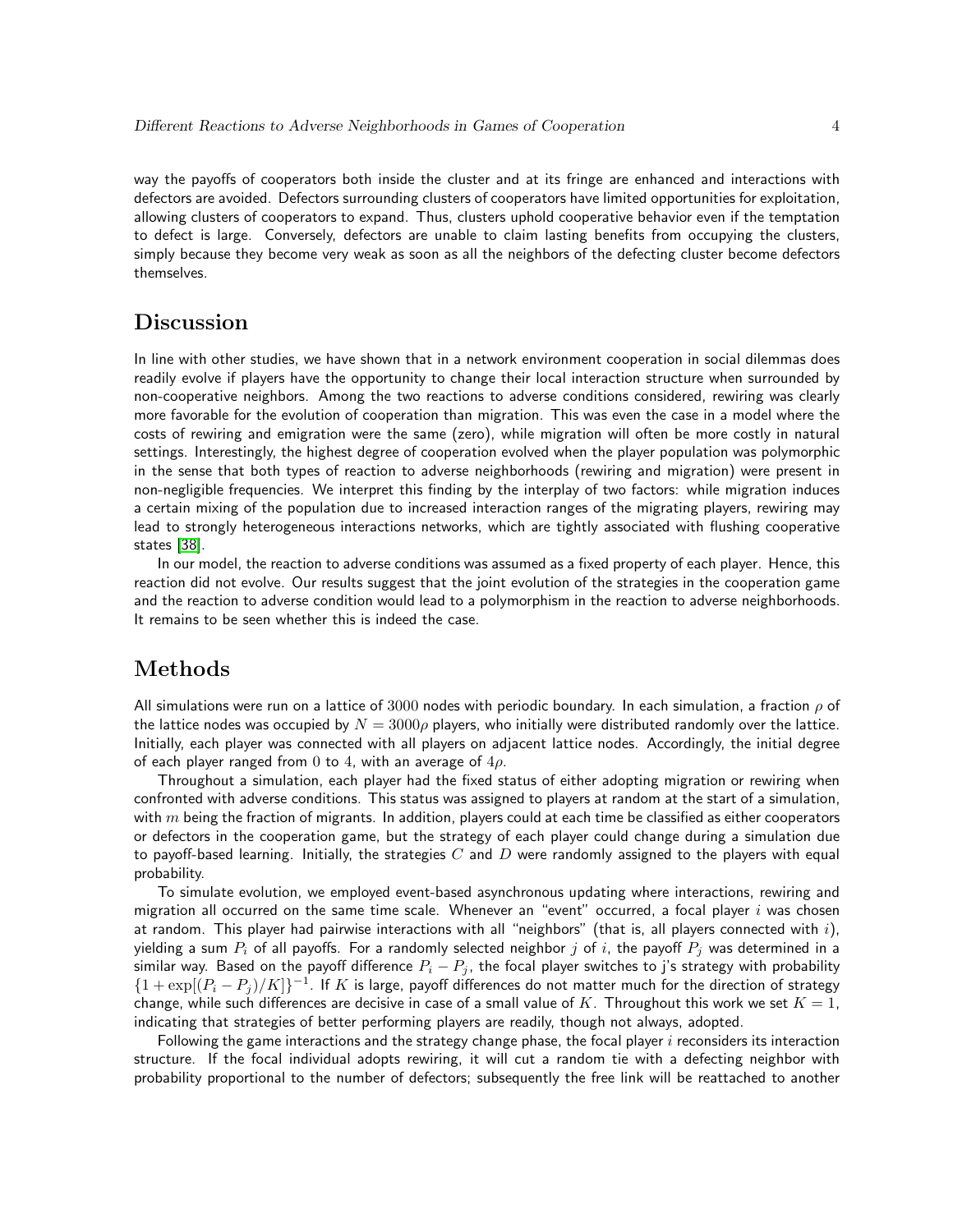player randomly chosen from the entire population. If the focal player adopts migration, it will migrate to a randomly chosen empty target site with probability proportional to the number of defectors in its neighborhood; at the new site, it will establish new links with all players occupying adjacent sites on the network.

During a full iteration, the above process was repeated  $N$  times. Hence on average each player was in the focal role once per iteration, and each player had on average once the opportunity to pass its strategy to one of its neighbors. The process was repeated until a stationary state was reached, where the distribution of strategies and the characteristics of neighborhoods did not change any more. Typically we ran each simulation for  $10^6$  steps. For each parameter combination we ran  $100$  replicate simulations. The results reported are averages over these replicates.

### <span id="page-4-0"></span>References

- <span id="page-4-1"></span>1. Nowak MA, Highfield R (2011) SuperCooperators: Altruism, Evolution, and Why We Need Each Other to Succeed. New York: Free Press.
- 2. Maynard Smith J (1982) Evolution and the Theory of Games. Cambridge, UK: Cambridge University Press.
- 3. Hofbauer J, Sigmund K (1998) Evolutionary Games and Population Dynamics. Cambridge, UK: Cambridge University Press.
- <span id="page-4-2"></span>4. McNamara JM, Weissing FJ (2010) Evolutionary Game Theory. In: T. Székeley, A.J. Moore, J. Komdeur (eds) Social Behaviour. Genes, Ecology and Evolution. Cambridge, UK: Cambridge University Press, 109-133.
- <span id="page-4-4"></span><span id="page-4-3"></span>5. Axelrod R (1984) The Evolution of Cooperation. New York: Basic Books.
- 6. Roca CP, Cuesta JA, S´anchez A (2009) Evolutionary game theory: Temporal and spatial effects beyond replicator dynamics. Phys. Life Rev. 6: 208–249.
- <span id="page-4-6"></span><span id="page-4-5"></span>7. Nowak MA (2006) Five rules for the evolution of cooperation. Science 314: 1560–1563.
- 8. Nowak MA, May RM (1992) Evolutionary games and spatial chaos. Nature 359: 826–829.
- 9. Nowak MA, May RM (1993) The spatial dilemmas of evolution. Int J Bifurcat Chaos 3: 35–78.
- 10. Lindgren K, Nordahl MG (1994) Evolutionary dynamics of spatial games. Physica D 75: 292–309.
- 11. Durrett R (1994) The importance of being discrete (and spatial). Theor Popul Biol 46: 363–394.
- 12. Grim P (1995) The greater generosity of the spatialized prisoner's dilemma. J Theor Biol 173: 353–359.
- 13. Szabó G, Tőke C (1998) Evolutionary prisoner's dilemma game on a square lattice. Phys Rev E 58: 69–73.
- 14. Brauchli K, Killingback T, Doebeli M (1999) Evolution of cooperation in spatially structured populations. J Theor Biol 200: 405–417.
- 15. Hauert C, Szabó G (2003) Prisoner's dilemma and public goods games in different geometries: compulsory versus voluntary interactions. Complexity 8: 31–38.
- <span id="page-4-7"></span>16. Hauert C, Doebeli M (2004) Spatial structure often inhibits the evolution of cooperation in the snowdrift game. Nature 428: 643–646.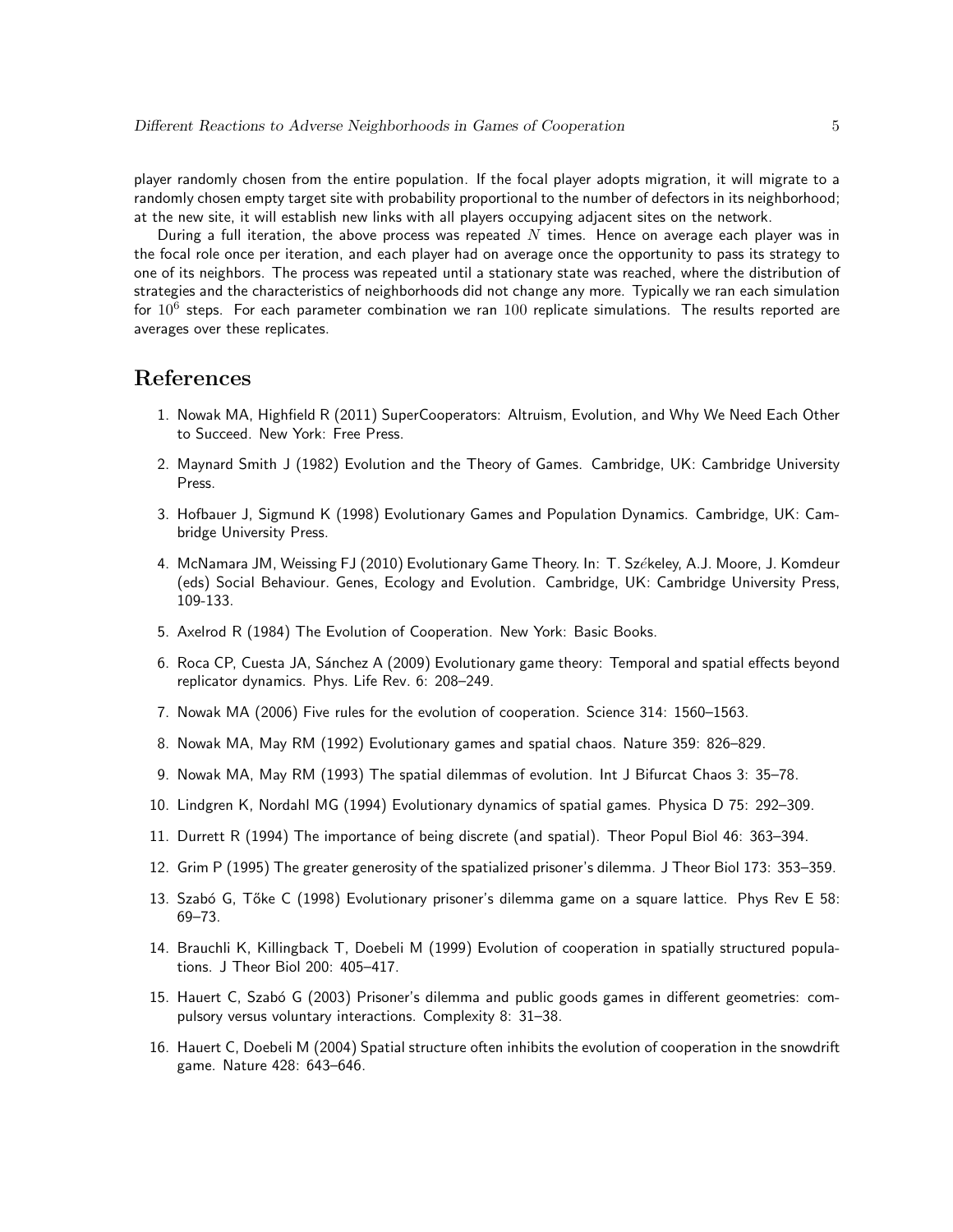- <span id="page-5-0"></span>17. Szolnoki A, Perc M (2009) Promoting cooperation in social dilemmas via simple coevolutionary rules. Eur Phys J B 67: 337–344.
- <span id="page-5-1"></span>18. Szolnoki A, Perc M (2008) Coevolution of teaching activity promotes cooperation. New J Phys 10: 043036.
- <span id="page-5-2"></span>19. Albert R, Barabási AL (2002) Statistical mechanics of complex networks. Rev Mod Phys 74: 47–97.
- 20. Boccaletti S, Latora V, Moreno Y, Chavez M, Hwang D (2006) Complex networks: Structure and dynamics. Phys Rep 424: 175–308.
- <span id="page-5-4"></span><span id="page-5-3"></span>21. Szabó G, Fáth G (2007) Evolutionary games on graphs. Phys Rep 446: 97-216.
- <span id="page-5-5"></span>22. Gómez-Gardeñes J, Campillo M, Moreno Y, Floría LM (2007) Dynamical organization of cooperation in complex networks. Phys Rev Lett 98: 108103.
- <span id="page-5-6"></span>23. Assenza S, Gómez-Gardeñes J, Latora V (2008) Enhancement of cooperation in highly clustered scalefree networks. Phys Rev E 78: 017101.
- 24. Rong Z, Li X, Wang X (2007) Roles of mixing patterns in cooperation on a scale-free networked game. Phys Rev E 76: 027101.
- <span id="page-5-7"></span>25. Poncela J, Gómez-Gardeñes J, Moreno Y (2011) Cooperation in scale-free networks with limited associative capacities. Phys Rev E 83: 057101.
- <span id="page-5-9"></span><span id="page-5-8"></span>26. Wang WX, Ren J, Chen G, Wang BH (2006) Memory-based snowdrift game on networks. Phys Rev E 74: 056113.
- 27. Poncela J, Gómez-Gardeñes J, Floría LM, Moreno Y (2007) Robustness of cooperation in the evolutionary prisoner's dilemma on complex systems. New J Phys 9: 184.
- <span id="page-5-10"></span>28. Floría LM, Gracia-Lázaro C, Gómez-Gardeñes J, Moreno Y (2009) Social network reciprocity as a phase transition in evolutionary cooperation. Phys Rev E 79: 026106.
- <span id="page-5-12"></span><span id="page-5-11"></span>29. Santos FC, Pacheco JM (2006) A new route to the evolution of cooperation. J Evol Biol 19: 726–733.
- 30. Szolnoki A, Perc M, Danku Z (2008) Towards effective payoffs in the prisoner's dilemma game on scale-free networks. Physica A 387: 2075–2082.
- <span id="page-5-14"></span><span id="page-5-13"></span>31. Perc M, Szolnoki A (2010) Coevolutionary games – a mini review. BioSystems 99: 109–125.
- 32. Zimmermann MG, Eguíluz V, Miguel MS (2004) Coevolution of dynamical states and interactions in dynamic networks. Phys Rev E 69: 065102(R).
- 33. Equíluz VM, Zimmermann MG, Cela-Conde CJ, Miguel MS (2005) Cooperation and the emergence of role differentiation in the dynamics of social networks. Am J Sociology 110: 977–1008.
- 34. Pacheco JM, Traulsen A, Nowak MA (2006) Active linking in evolutionary games. J Theor Biol 243: 437–443.
- 35. Pacheco JM, Traulsen A, Nowak MA (2006) Coevolution of strategy and structure in complex networks with dynamical linking. Phys Rev Lett 97: 258103.
- 36. Santos FC, Pacheco JM, Lenaerts T (2006) Cooperation prevails when individuals adjust their social ties. PLoS Comput Biol 2: 1284–1290.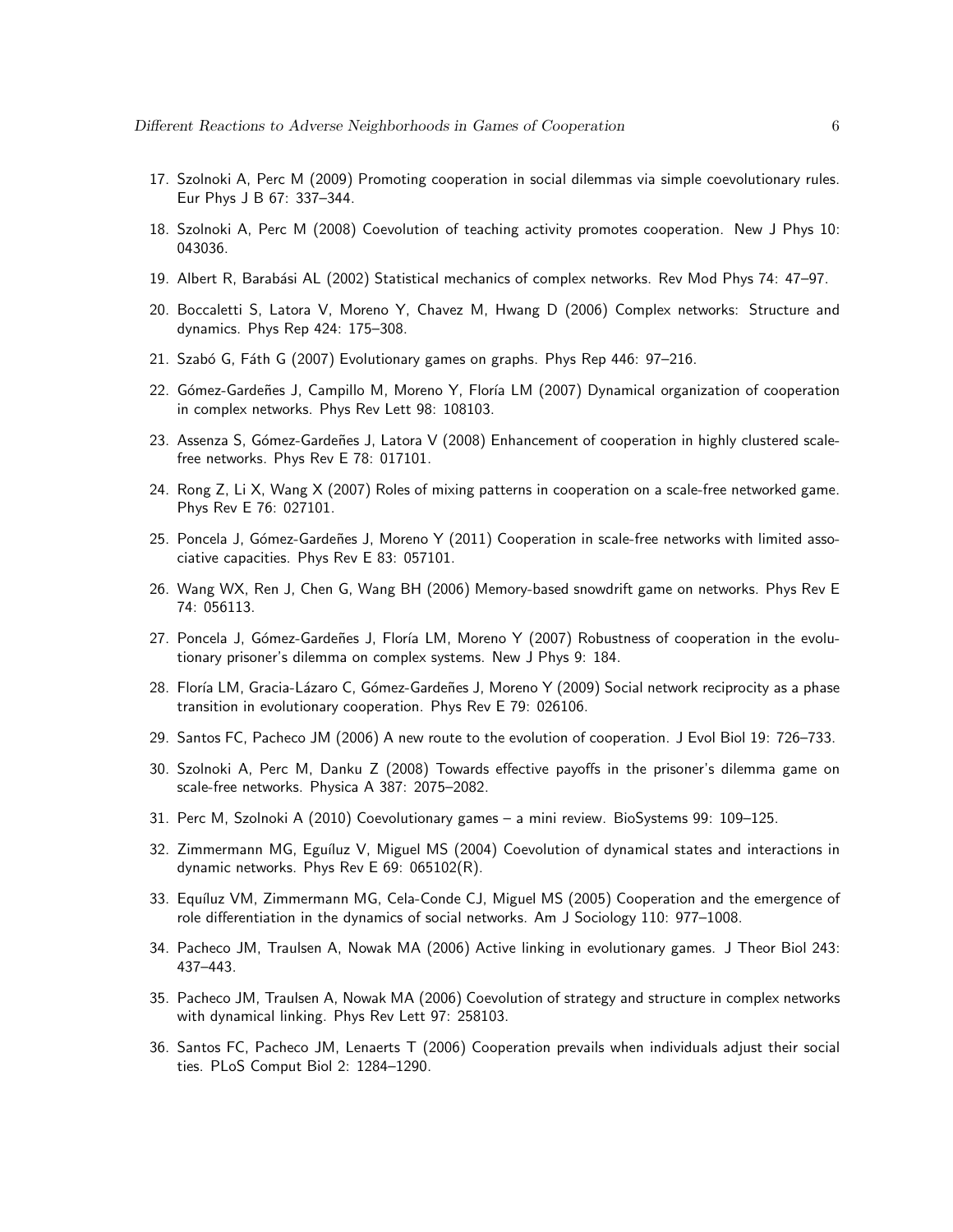- <span id="page-6-4"></span>37. Hanaki N, Peterhansl A, Dodds PS, Watts DJ (2007) Cooperation in evolving social networks. Management Science 53: 1036–1050.
- 38. Szolnoki A, Perc M, Danku Z (2008) Making new connections towards cooperation in the prisoner's dilemma game. EPL 84: 50007.
- 39. Pacheco JM, Traulsen A, Ohtsuki H, Nowak MA (2008) Repeated games and direct reciprocity under active linking. J Theor Biol 250: 723–731.
- 40. Kun A, Scheuring I (2009) Evolution of cooperation on dynamical graphs. Biosystems 96: 65–68.
- 41. Szolnoki A, Perc M (2009) Resolving social dilemmas on evolving random networks. EPL 86: 30007.
- 42. Tanimoto J (2009) Promotion of cooperation through co-evolution of networks and strategy in a  $2 \times 2$ game. Physica A 388: 953–960.
- 43. Van Segbroeck S, Santos FC, Lenaerts T, Pacheco JM (2009) Reacting differently to adverse ties promotes cooperation in social networks. Phys Rev Lett 102: 058105.
- 44. Gräser O, Xu C, Hui PM (2009) Disconnected-connected network transitions and phase separation driven by co-evolving dynamics. EPL 87: 38003.
- 45. Szolnoki A, Perc M (2009) Emergence of multilevel selection in the prisoner's dilemma game on coevolving random networks. New J Phys 11: 093033.
- <span id="page-6-0"></span>46. Gracia-Lázaro C, Quijandría F, Hernández L, Floría LM, Moreno Y (2011) Coevolutionary network approach to cultural dynamics controlled by intolerance. Phys Rev E 84: 067101.
- <span id="page-6-1"></span>47. Majeski SJ, Linden G, Linden C, Spitzer A (1999) Agent mobility and the evolution of cooperative communities. Complexity 5: 16–24.
- 48. Vainstein MH, Arenzon JJ (2001) Disordered environments in spatial games. Phys Rev E 64: 051905.
- 49. Vainstein MH, Silva ATC, Arenzon JJ (2007) Does mobility decrease cooperation? J Theor Biol 244: 722–728.
- 50. Helbing D, Yu W (2008) Migration as a mechanism to promote cooperation. Adv Compl Syst 11: 641–652.
- 51. Helbing D, Yu W (2009) The outbreak of cooperation among success-driven individuals under noisy conditions. Proc Natl Acad Sci USA 106: 3680–3685.
- 52. Droz M, Szwabinski J, Szabó G (2009) Motion of influential players can support cooperation in prisoner's dilemma. Eur Phys J B 71: 579–585.
- 53. Meloni S, Buscarino A, Fortuna L, Frasca M, Gomez-Gardeñes J, et al. (2009) Effects of mobility in a population of prisoner's dilemma players. Phys Rev E 79: 067101.
- <span id="page-6-3"></span><span id="page-6-2"></span>54. Roca CP, Helbing D (2011) Emergence of social cohesion in a model society of greedy, mobile individuals. Proc Natl Acad Sci USA 108: 11370–11374.
- 55. Ohtsuki H, Nowak MA (2006) The replicator equation on graphs. J Theor Biol 243: 86–97.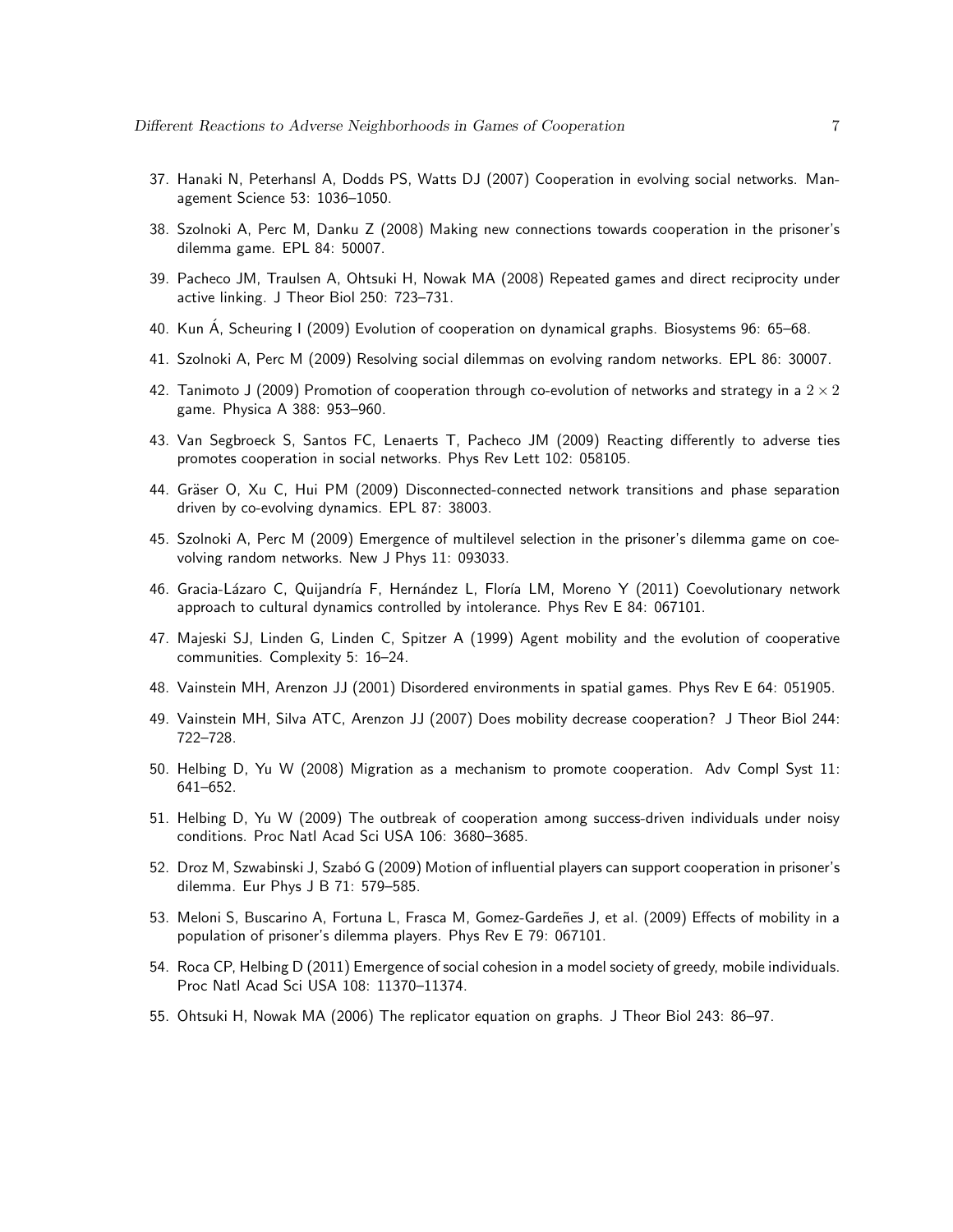<span id="page-7-0"></span>

Figure 1. Stationary density of cooperators in dependence on the fraction of players reacting to adverse conditions by migration  $(m)$  and the payoff parameter  $(T)$ . Panels (a) and (b) depict the outcome for the prisoner's dilemma game with  $P = 0.05$  and  $P = 0.10$ , respectively, while panels (c) and (d) depict the outcome for the snowdrift game with  $P = -0.05$  and  $P = -0.10$ , respectively. Other payoff parameters are  $R = 1$  and  $S = 0$  in all four panels. The density of cooperators in the stationary state (after  $10^6$  iteration steps) is color-coded from blue (full defection) to red (full cooperation), as indicated on the right of the figure. If all players are "migrants" ( $m = 1$ ; right-hand border of each panel), defection is clearly dominant, while intermediate levels of cooperation evolve if all players are "rewirers"  $(m = 0; \text{ left end border of each panel})$ . In all types of game, the highest level of cooperation evolves in mixed populations consisting of both migrants and rewirers. In this figure, the density of occupied nodes is  $\rho = 0.8$ .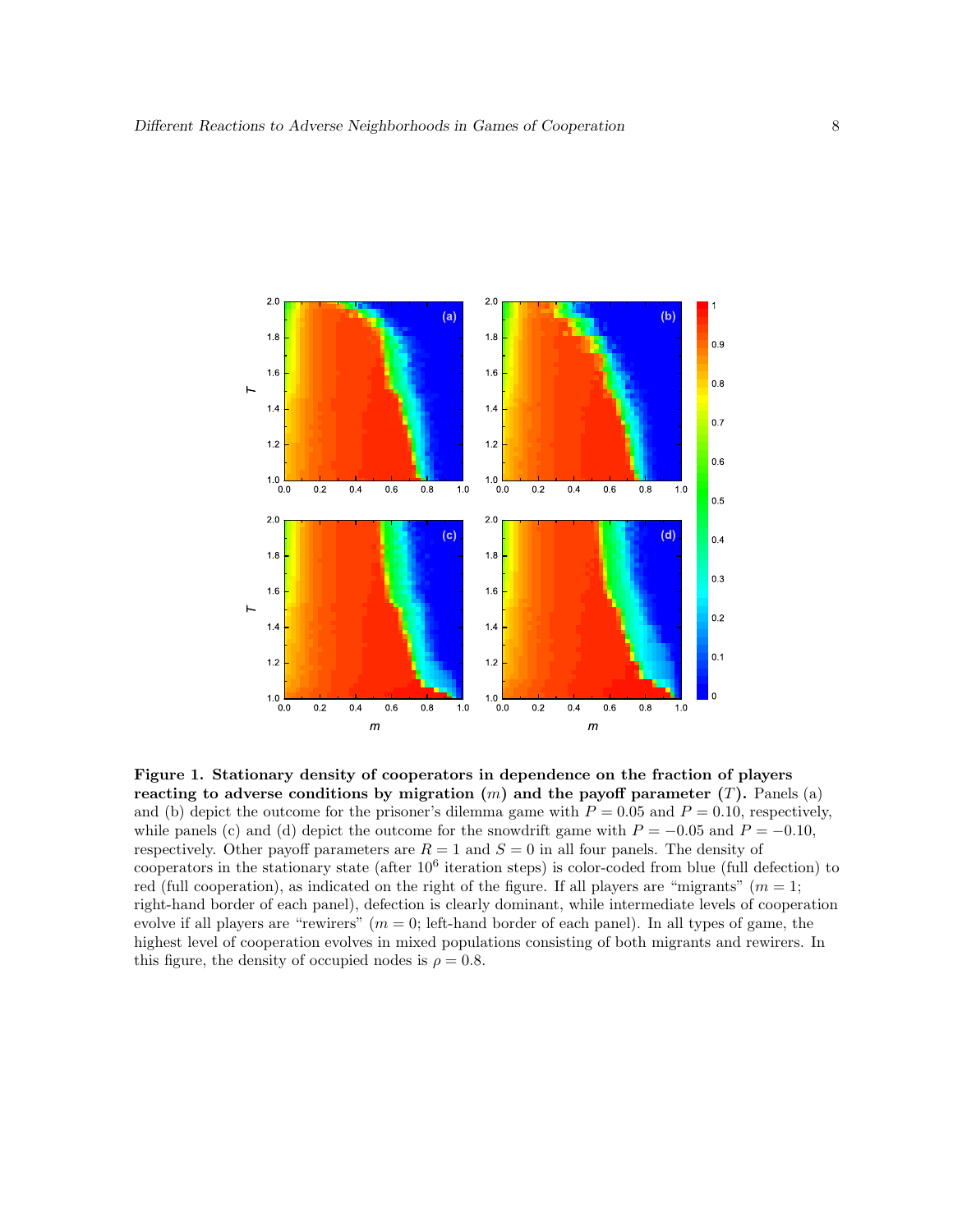<span id="page-8-0"></span>

Figure 2. Stationary density of cooperators amongst all players (a,d), amongst players adopting rewiring (b,e), and amongst players adopting migration (c,f) for two different population densities  $[\rho = 0.4 \text{ in (a,b,c) and } \rho = 0.8 \text{ in (d,e,f)}]$ . As in Fig. [1,](#page-7-0) each panel shows the outcome in dependence on the fraction of players reacting to adverse conditions by migration  $(m)$  and the payoff parameter  $(T)$ , color coded as indicated on the right of the figure. Other payoff parameters are  $R = 1$  and  $S = P = 0$  in all six panels. See main text for further details.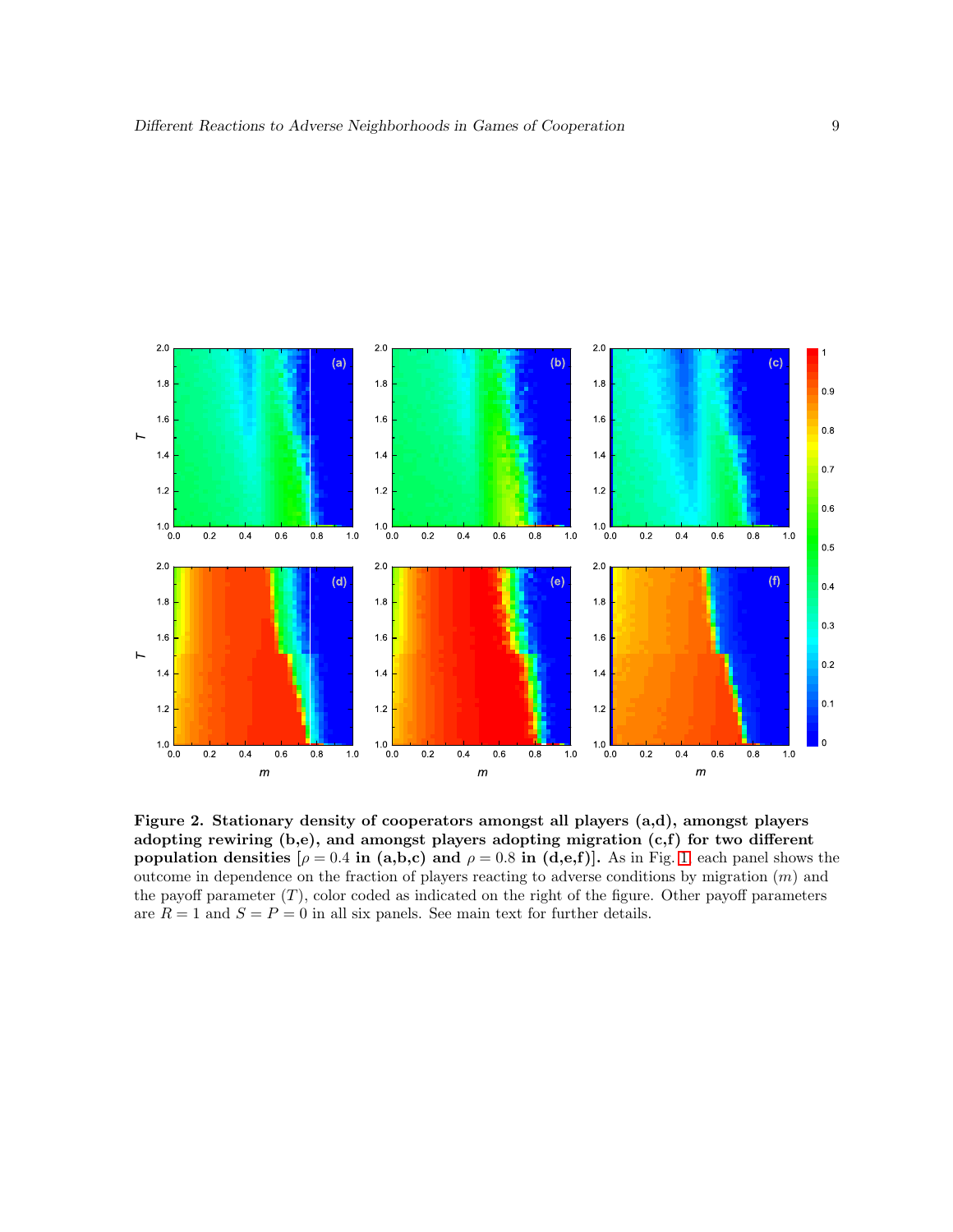<span id="page-9-0"></span>

Figure 3. Average degree of players adopting rewiring (a,c) and players adopting migration (b,d) for two different population densities  $[\rho = 0.4$  in (a,b) and  $\rho = 0.8$  in (c,d). The average initial degree of each occupied node was  $4\rho$ . Graphical conventions and payoff parameters are the same in Fig. [2,](#page-8-0) only that the color bar encodes the average degree in the stationary state. See main text for further details.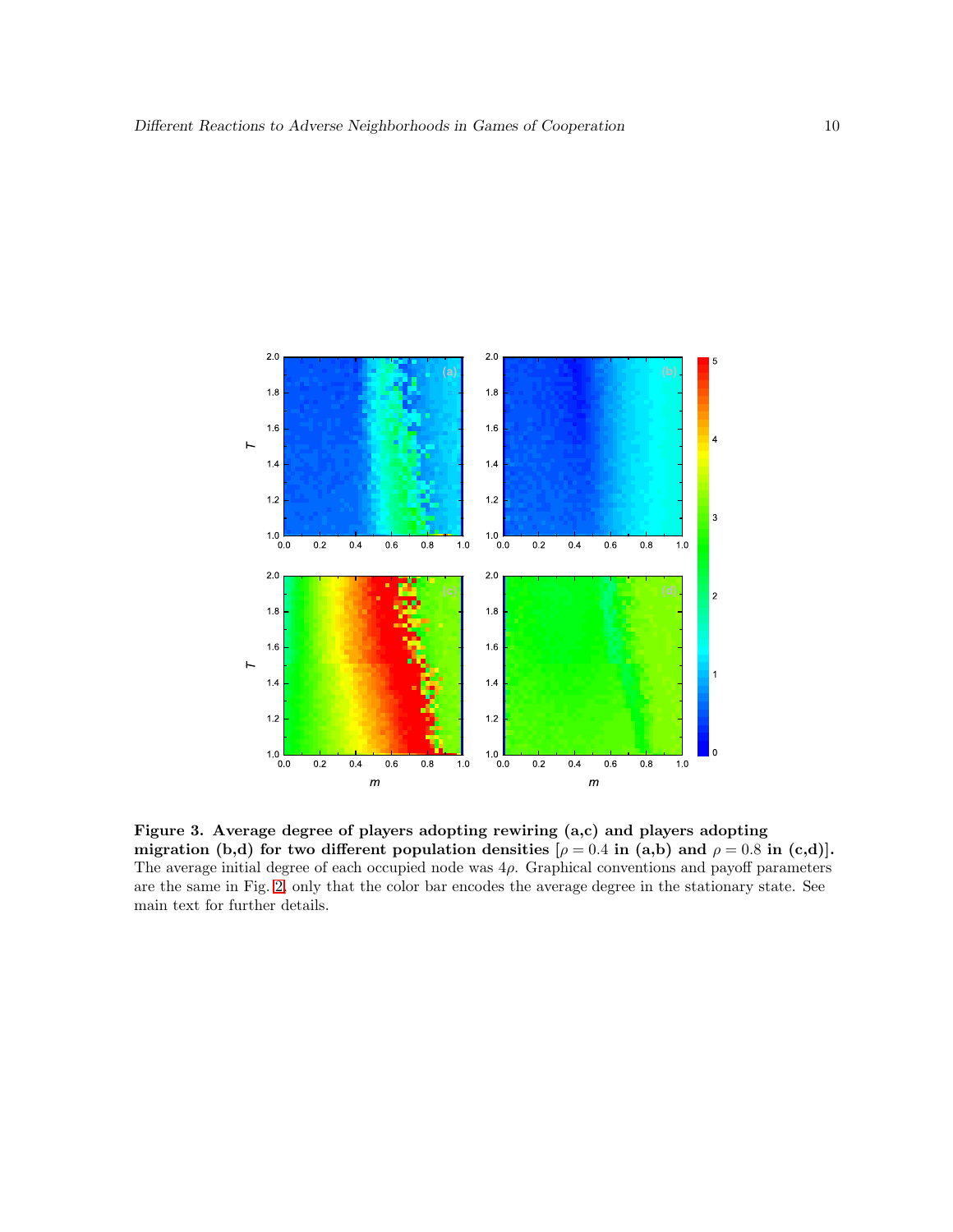<span id="page-10-0"></span>

Figure 4. Average degree of cooperators (a,c) and defectors (b,d) for two different population densities  $[\rho = 0.4$  in (a,b) and  $\rho = 0.8$  in (c,d)]. Graphical conventions and payoff parameters are the same in Fig. [3.](#page-9-0) See main text for further details.